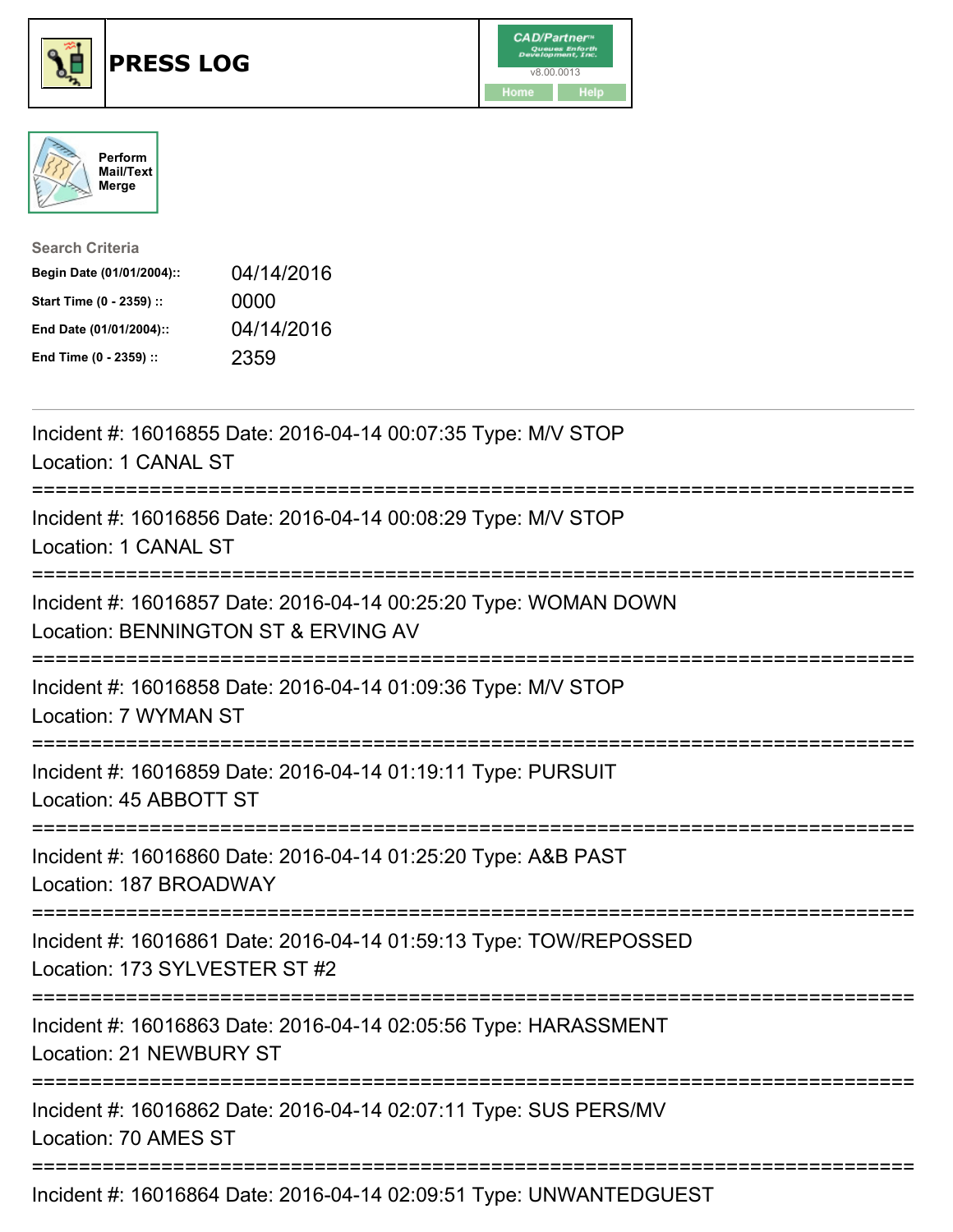Location: 125 HANCOCK ST

| Incident #: 16016865 Date: 2016-04-14 02:22:49 Type: M/V STOP<br>Location: 700 ESSEX ST                         |
|-----------------------------------------------------------------------------------------------------------------|
| Incident #: 16016866 Date: 2016-04-14 02:24:33 Type: BUILDING CHK<br>Location: DEMOULAS MARKET / 700 ESSEX ST   |
| Incident #: 16016867 Date: 2016-04-14 02:25:20 Type: M/V STOP<br>Location: 112 MARSTON ST                       |
| Incident #: 16016868 Date: 2016-04-14 02:26:53 Type: UNWANTEDGUEST<br>Location: 125 HANCOCK ST                  |
| Incident #: 16016869 Date: 2016-04-14 02:52:44 Type: ALARMS<br>Location: IRON MOUNTAIN / 216 CANAL ST           |
| Incident #: 16016870 Date: 2016-04-14 02:57:14 Type: SUICIDE ATTEMPT<br>Location: 15 NELSON ST FL 1             |
| Incident #: 16016871 Date: 2016-04-14 03:25:53 Type: BUILDING CHK<br>Location: TD BANKNORTH MA / 305 S BROADWAY |
| Incident #: 16016872 Date: 2016-04-14 03:27:09 Type: BUILDING CHK<br>Location: GOMEZ MARKET / 296 PROSPECT ST   |
| Incident #: 16016873 Date: 2016-04-14 03:36:13 Type: BUILDING CHK<br>Location: CVS PHARMACY / 266 BROADWAY      |
| Incident #: 16016874 Date: 2016-04-14 03:39:31 Type: BUILDING CHK<br>Location: 69 PARKER                        |
| Incident #: 16016875 Date: 2016-04-14 03:43:05 Type: BUILDING CHK<br>Location: WALGREENS / 135 BROADWAY         |
| Incident #: 16016876 Date: 2016-04-14 03:48:21 Type: M/V STOP<br>Location: RT 114                               |
| Incident #: 16016877 Date: 2016-04-14 04:08:31 Type: BUILDING CHK<br>Location: JJ MINI MART / 234 PROSPECT ST   |
| Incident #: 16016878 Date: 2016-04-14 04:09:56 Type: BUILDING CHK                                               |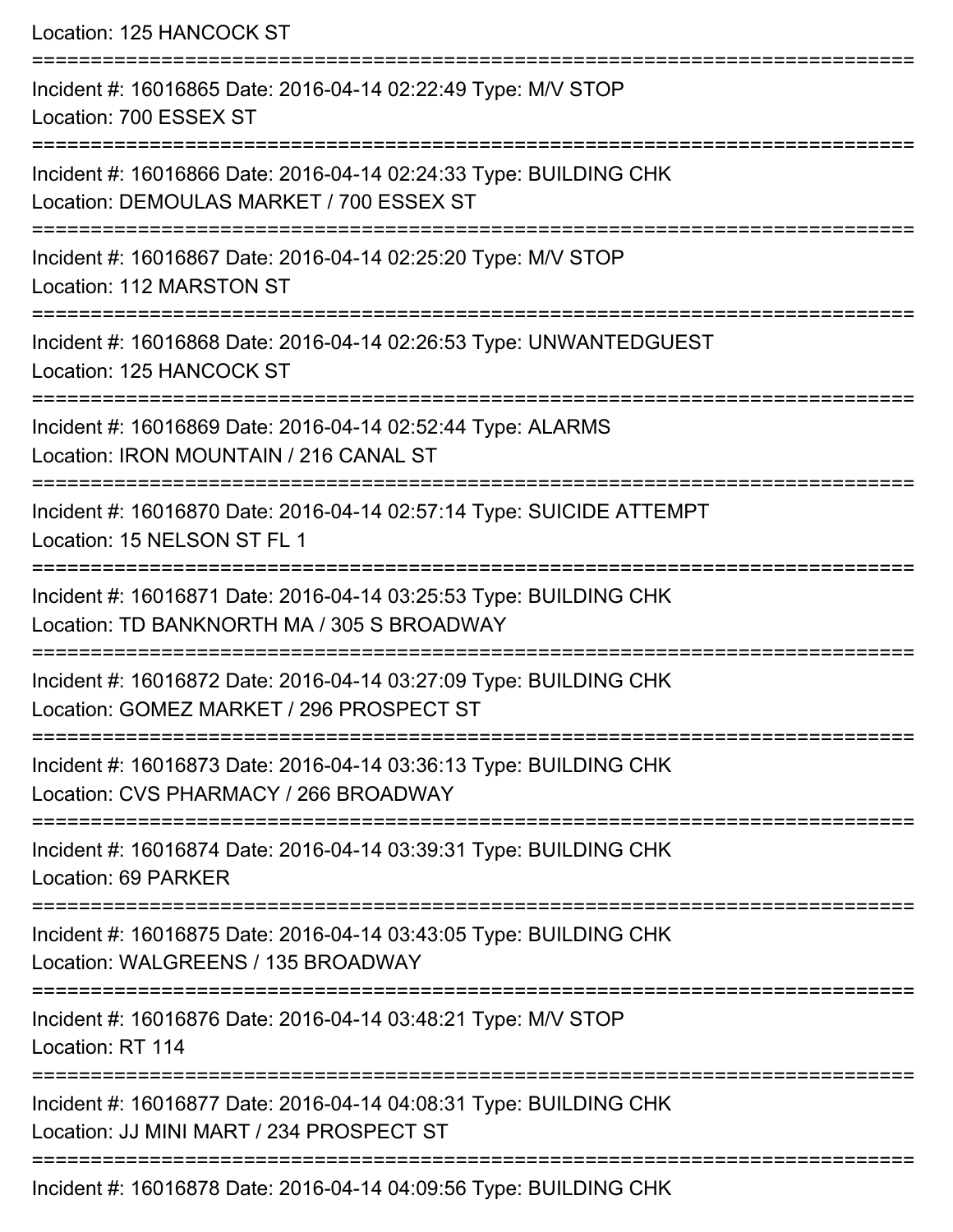| Incident #: 16016879 Date: 2016-04-14 04:17:27 Type: BUILDING CHK<br>Location: ALTERNATIVES MULTISERVICES / 205 BROADWAY |
|--------------------------------------------------------------------------------------------------------------------------|
| Incident #: 16016880 Date: 2016-04-14 04:20:32 Type: BUILDING CHK<br>Location: 253 BROADWAY                              |
| Incident #: 16016881 Date: 2016-04-14 04:24:56 Type: BUILDING CHK<br>Location: BRYANNA'S MULTI / 473 BROADWAY            |
| Incident #: 16016882 Date: 2016-04-14 04:46:43 Type: M/V STOP<br><b>Location: DURSO AV</b>                               |
| Incident #: 16016883 Date: 2016-04-14 05:04:41 Type: M/V STOP<br>Location: S BROADWAY & MARBORO                          |
| Incident #: 16016884 Date: 2016-04-14 05:05:35 Type: AUTO ACC/NO PI<br>Location: 3 DOG DINER / 13 S BROADWAY             |
| Incident #: 16016885 Date: 2016-04-14 05:25:46 Type: M/V STOP<br>Location: BOYD ST & S BROADWAY                          |
| Incident #: 16016886 Date: 2016-04-14 05:34:44 Type: SUS PERS/MV<br>Location: WALGREENS / 220 S BROADWAY                 |
| Incident #: 16016887 Date: 2016-04-14 06:06:36 Type: NOTIFICATION<br>Location: 65 UNION ST                               |
| Incident #: 16016888 Date: 2016-04-14 06:07:49 Type: TRAINING<br>Location: TRAIN STATION / 211 MERRIMACK ST              |
| Incident #: 16016889 Date: 2016-04-14 06:30:45 Type: AUTO ACC/NO PI<br>Location: 198 BRUCE                               |
| Incident #: 16016890 Date: 2016-04-14 06:53:55 Type: AUTO ACC/NO PI<br><b>Location: CENTRAL BRIDGE</b>                   |
| Incident #: 16016891 Date: 2016-04-14 07:18:44 Type: FIGHT<br>Location: 173 ESSEX ST #2B                                 |
| Incident #: 16016892 Date: 2016-04-14 07:23:14 Type: CLOSE STREET                                                        |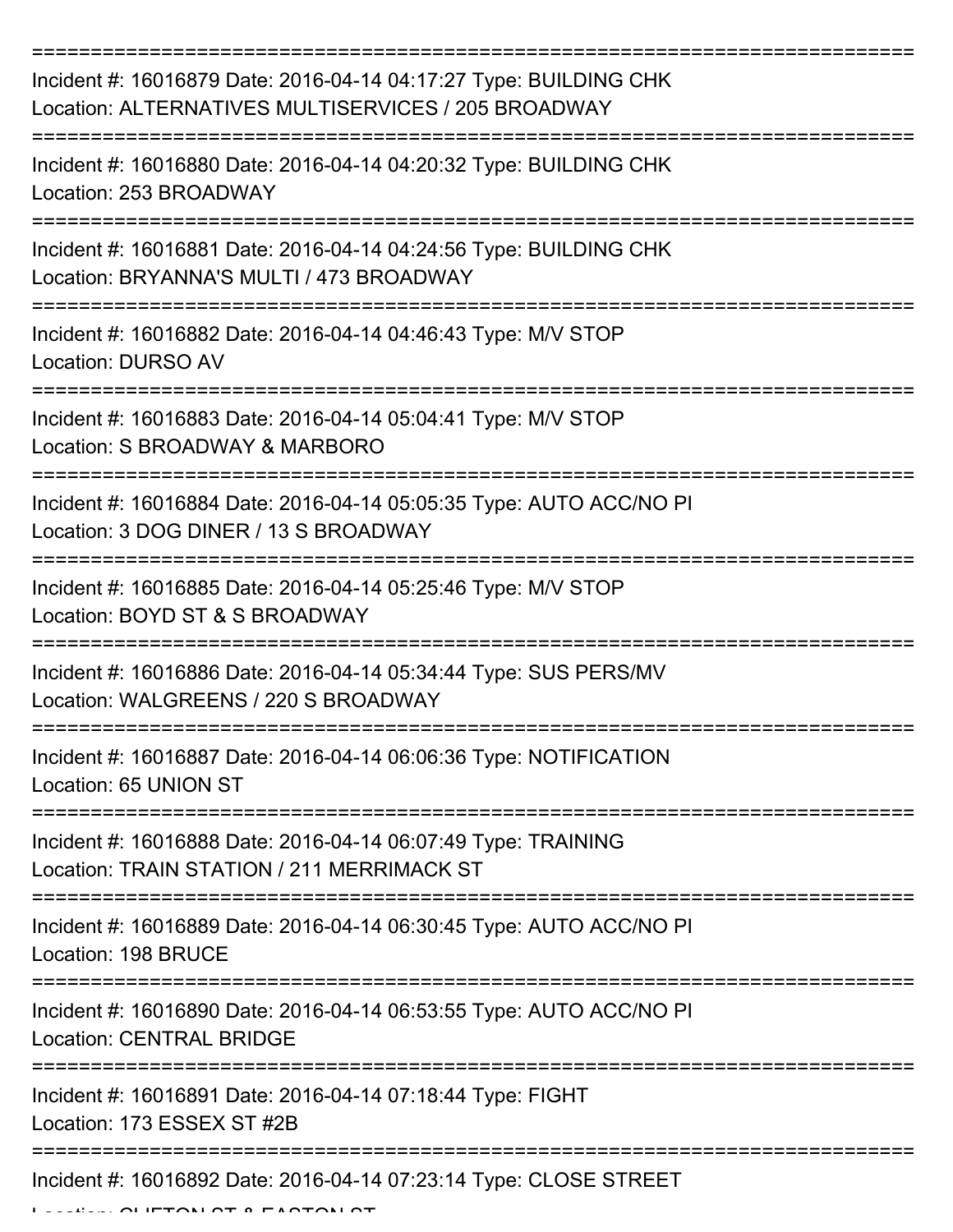| Incident #: 16016893 Date: 2016-04-14 07:26:10 Type: ALARMS<br>Location: COLONIAL LOUNGE / 283 BROADWAY                             |
|-------------------------------------------------------------------------------------------------------------------------------------|
| Incident #: 16016894 Date: 2016-04-14 07:28:36 Type: TOW/REPOSSED<br>Location: 90 BEACON ST                                         |
| Incident #: 16016895 Date: 2016-04-14 07:45:26 Type: M/V STOP<br>Location: BROADWAY & CONCORD ST                                    |
| Incident #: 16016896 Date: 2016-04-14 07:48:29 Type: ALARMS<br>Location: COLONIAL LOUNGE / 283 BROADWAY                             |
| Incident #: 16016897 Date: 2016-04-14 07:52:36 Type: M/V STOP<br>Location: KENDALL ST & RIDGE RD                                    |
| Incident #: 16016898 Date: 2016-04-14 07:53:53 Type: M/V STOP<br>Location: FROST SCHOOL / 33 HAMLET ST                              |
| Incident #: 16016899 Date: 2016-04-14 07:58:27 Type: DISTURBANCE<br>Location: LGH / 1 GENERAL ST                                    |
| Incident #: 16016900 Date: 2016-04-14 08:08:36 Type: CLOSE STREET<br><b>Location: PARKER ST</b>                                     |
| Incident #: 16016901 Date: 2016-04-14 08:10:57 Type: ALARMS<br>Location: MAINSTREAM GLOBAL / 91 GLENN ST                            |
| Incident #: 16016902 Date: 2016-04-14 08:25:17 Type: ALARMS<br>Location: COLONIAL LOUNGE / 283 BROADWAY                             |
| Incident #: 16016903 Date: 2016-04-14 08:39:29 Type: STOL/MV/PAS<br>Location: 65 UNION ST                                           |
| --------------------------------------<br>Incident #: 16016904 Date: 2016-04-14 08:56:14 Type: DISORDERLY<br>Location: 133 ESSEX ST |
| Incident #: 16016905 Date: 2016-04-14 09:05:41 Type: ASSSIT AMBULANC<br>Location: LEONARD SCHOOL / 60 ALLEN ST                      |
| Incident #: 16016906 Date: 2016-04-14 09:07:57 Type: AUTO ACC/NO PI                                                                 |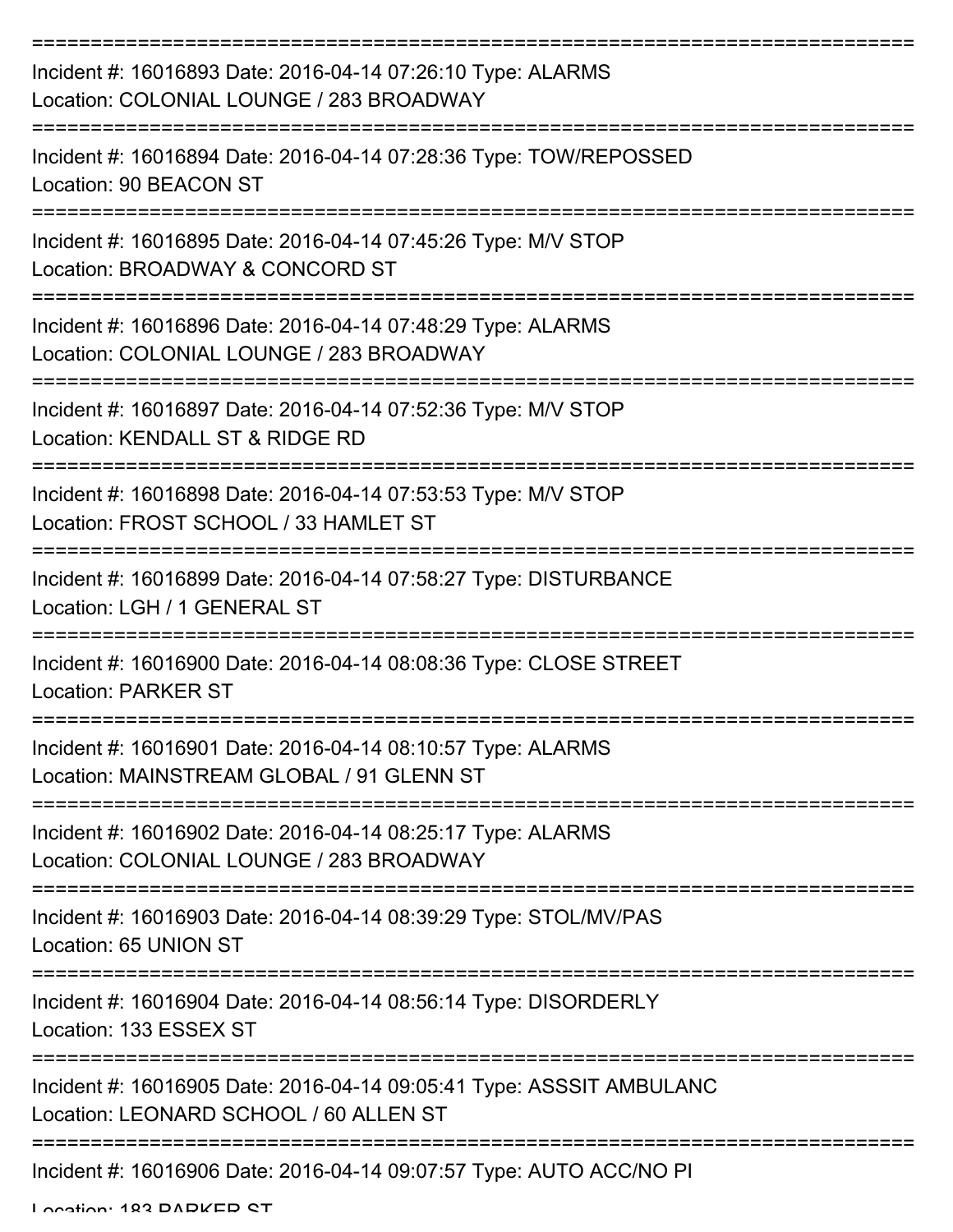| Incident #: 16016907 Date: 2016-04-14 09:08:09 Type: M/V STOP<br>Location: CANAL ST & JACKSON ST                        |
|-------------------------------------------------------------------------------------------------------------------------|
| Incident #: 16016908 Date: 2016-04-14 09:12:35 Type: MEDIC SUPPORT<br>Location: POINT AFTER CLUB / 15 UNION ST FL 1STFL |
| Incident #: 16016909 Date: 2016-04-14 09:13:41 Type: ALARM/BURG<br>Location: 283 BROADWAY                               |
| :==============<br>Incident #: 16016910 Date: 2016-04-14 09:17:30 Type: AUTO ACC/PI<br>Location: BROADWAY & DAISY ST    |
| --------------<br>Incident #: 16016911 Date: 2016-04-14 09:20:50 Type: ALARM/BURG<br>Location: 37 STATE ST              |
| Incident #: 16016912 Date: 2016-04-14 09:34:19 Type: RECOV/STOL/MV<br>Location: 121 BYRON AV                            |
| Incident #: 16016913 Date: 2016-04-14 09:45:21 Type: CK WELL BEING<br><b>Location: 51 SAUNDERS ST</b>                   |
| Incident #: 16016914 Date: 2016-04-14 09:53:52 Type: GENERAL SERV<br><b>Location: 13 DURANT ST</b>                      |
| Incident #: 16016915 Date: 2016-04-14 09:58:29 Type: GENERAL SERV<br>Location: YMCA / 40 LAWRENCE ST                    |
| Incident #: 16016916 Date: 2016-04-14 10:00:29 Type: SPECIAL CHECK<br>Location: 204 BROADWAY                            |
| Incident #: 16016917 Date: 2016-04-14 10:02:16 Type: M/V STOP<br>Location: 49 N PARISH RD                               |
| Incident #: 16016918 Date: 2016-04-14 10:04:41 Type: ALARM/BURG<br>Location: COLONIAL LOUNGE / 283 BROADWAY             |
| Incident #: 16016919 Date: 2016-04-14 10:09:36 Type: FRAUD<br>Location: 277 MERRIMACK ST                                |
| Incident #: 16016920 Date: 2016-04-14 10:24:34 Type: DISABLED MV                                                        |

Location: MERRIMACK ST & @495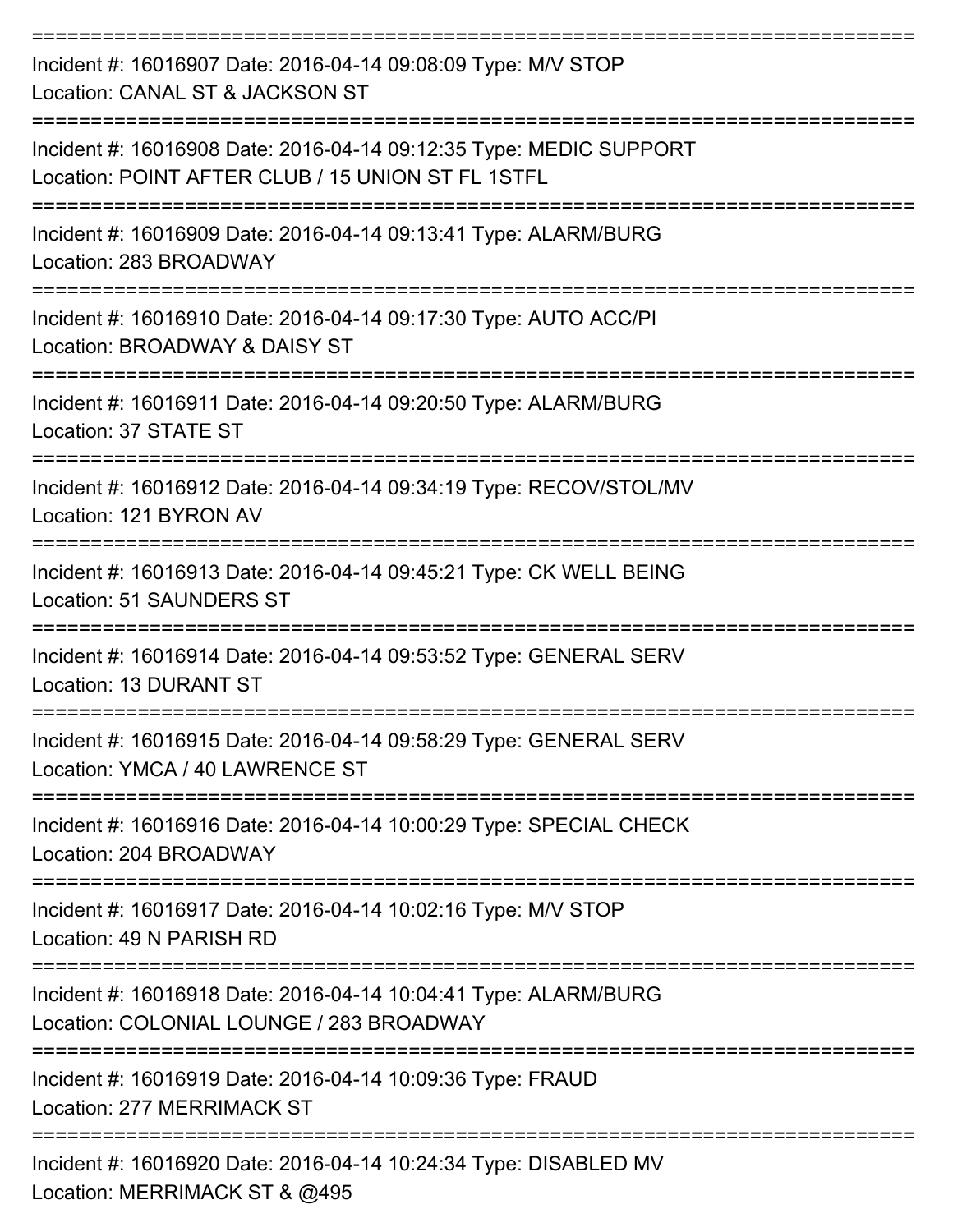| Incident #: 16016921 Date: 2016-04-14 10:30:34 Type: RECOV/STOL/MV<br>Location: 65 UNION ST                                           |
|---------------------------------------------------------------------------------------------------------------------------------------|
| Incident #: 16016922 Date: 2016-04-14 10:32:05 Type: M/V STOP<br>Location: E HAVERHILL ST & FERRY ST                                  |
| Incident #: 16016923 Date: 2016-04-14 10:52:48 Type: INVEST CONT<br>Location: 40 LAWRENCE ST                                          |
| Incident #: 16016924 Date: 2016-04-14 10:55:05 Type: WARRANT SERVE<br>Location: LAWRENCE GENERAL HOSPITAL / 1 GENERAL ST              |
| Incident #: 16016925 Date: 2016-04-14 11:20:08 Type: WARRANT SERVE<br>Location: HAVERHILL ST & LAWRENCE ST<br>======================= |
| Incident #: 16016926 Date: 2016-04-14 11:32:06 Type: AUTO ACC/NO PI<br><b>Location: 75 MANCHESTER ST</b>                              |
| Incident #: 16016927 Date: 2016-04-14 11:33:50 Type: M/V STOP<br><b>Location: LOWELL ST</b>                                           |
| Incident #: 16016928 Date: 2016-04-14 11:36:48 Type: AUTO ACC/NO PI<br>Location: 75 MANCHESTER ST                                     |
| Incident #: 16016929 Date: 2016-04-14 11:41:37 Type: M/V STOP<br>Location: CHESTNUT ST & SHORT ST                                     |
| Incident #: 16016930 Date: 2016-04-14 11:42:53 Type: M/V STOP<br>Location: PHILLIPS ST & SALEM ST                                     |
| Incident #: 16016931 Date: 2016-04-14 11:50:28 Type: M/V STOP<br>Location: SALEM ST & LORING                                          |
| Incident #: 16016932 Date: 2016-04-14 11:57:33 Type: TOW OF M/V<br>Location: 620 ESSEX ST                                             |
| Incident #: 16016933 Date: 2016-04-14 12:01:35 Type: M/V STOP<br>Location: PHILLIPS ST & SALEM ST                                     |
| Incident #: 16016937 Date: 2016-04-14 12:01:44 Type: MAL DAMAGE<br>Location: 234 HAVERHILL ST                                         |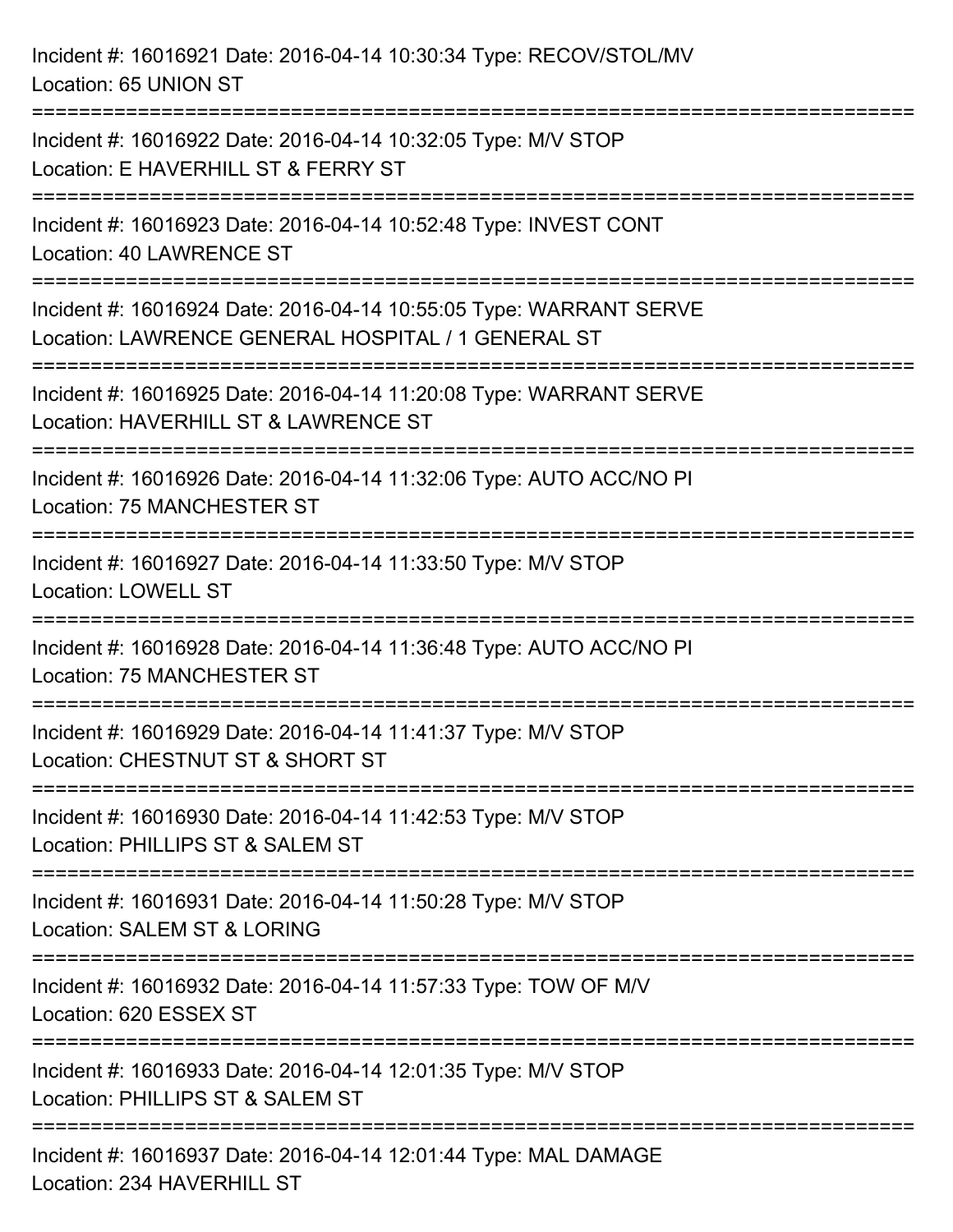| Incident #: 16016934 Date: 2016-04-14 12:04:21 Type: M/V STOP<br>Location: COMMON ST & JACKSON ST                                                                             |
|-------------------------------------------------------------------------------------------------------------------------------------------------------------------------------|
| Incident #: 16016935 Date: 2016-04-14 12:04:56 Type: M/V STOP<br>Location: EVERETT ST & PACKARD ST                                                                            |
| Incident #: 16016936 Date: 2016-04-14 12:07:45 Type: M/V STOP<br>Location: 5 OXFORD ST                                                                                        |
| Incident #: 16016938 Date: 2016-04-14 12:13:18 Type: M/V STOP<br>Location: 141 BYRON AV                                                                                       |
| Incident #: 16016939 Date: 2016-04-14 12:14:22 Type: M/V STOP<br>Location: EVERETT ST & TEWKSBURY ST                                                                          |
| Incident #: 16016940 Date: 2016-04-14 12:16:25 Type: CK WELL BEING<br>Location: 383 HAVERHILL ST #APT 6<br>==========================<br>------------------------------------ |
| Incident #: 16016941 Date: 2016-04-14 12:25:12 Type: LOST PROPERTY<br>Location: 22 WOODLAND ST #102                                                                           |
| Incident #: 16016942 Date: 2016-04-14 12:41:26 Type: M/V STOP<br>Location: BRADFORD ST & BROADWAY                                                                             |
| Incident #: 16016943 Date: 2016-04-14 12:48:28 Type: M/V STOP<br>Location: BROADWAY & CROSS ST                                                                                |
| Incident #: 16016944 Date: 2016-04-14 12:56:44 Type: UNWANTEDGUEST<br>Location: 11 MERRIMACK ST                                                                               |
| Incident #: 16016945 Date: 2016-04-14 13:14:59 Type: AUTO ACC/PI<br>Location: 103 MAY ST                                                                                      |
| Incident #: 16016946 Date: 2016-04-14 13:17:33 Type: SUS PERS/MV<br>Location: VALLEY FORUM / 654 S UNION ST                                                                   |
| Incident #: 16016947 Date: 2016-04-14 13:19:34 Type: ALARM/BURG<br>Location: REGUES RESD / 6 STANDISH RD                                                                      |
| Incident #: 16016948 Date: 2016-04-14 13:29:17 Type: A&B PAST<br>Location: HAMPSHIRE ST & LOWELL ST                                                                           |

===========================================================================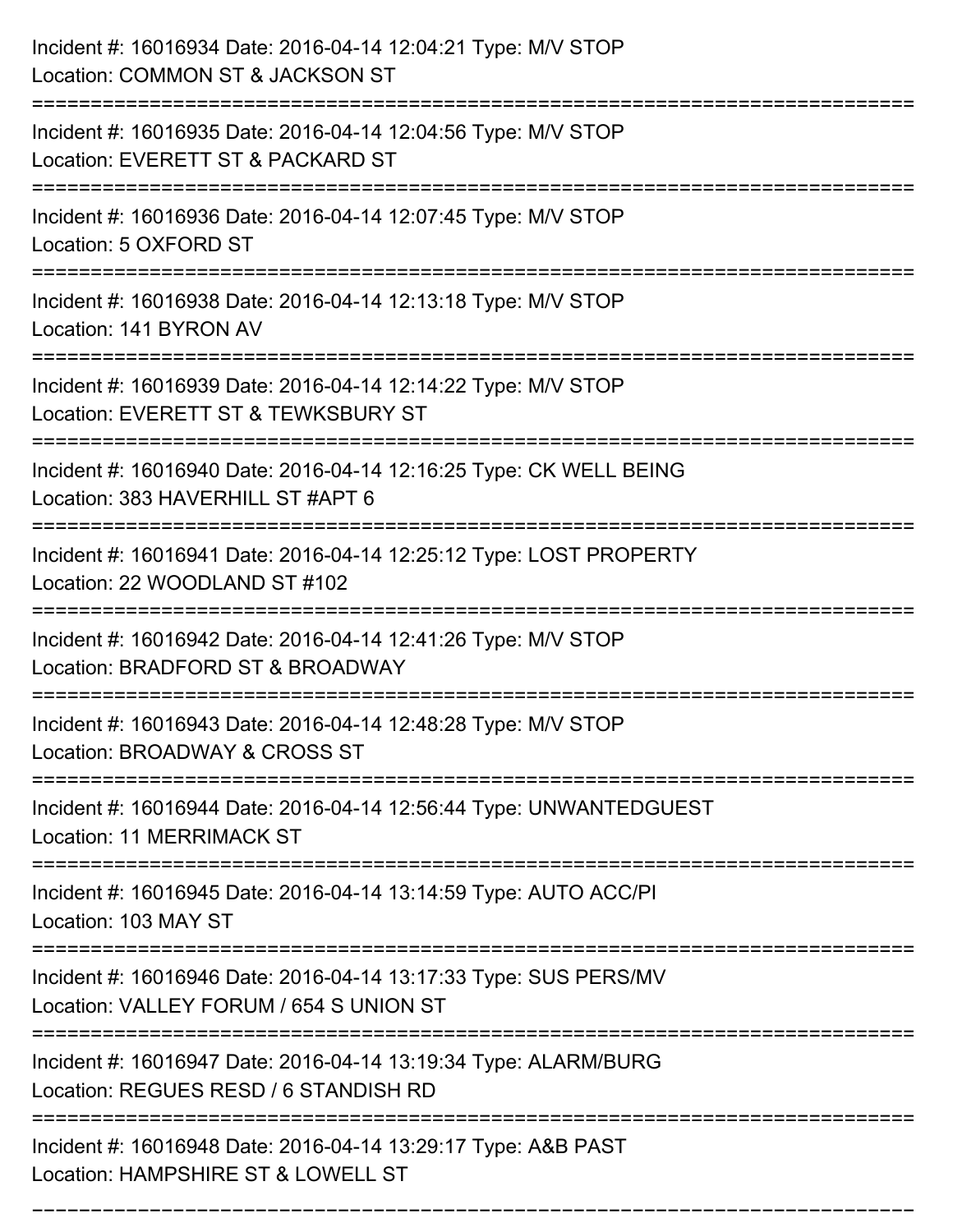| Incident #: 16016949 Date: 2016-04-14 13:45:13 Type: M/V STOP<br>Location: S UNION ST & WINTHROP AV                      |
|--------------------------------------------------------------------------------------------------------------------------|
| Incident #: 16016951 Date: 2016-04-14 13:48:27 Type: MAL DAMAGE<br>Location: 193 BRUCE ST                                |
| Incident #: 16016950 Date: 2016-04-14 13:52:12 Type: M/V STOP<br>Location: WINTHROP AV                                   |
| Incident #: 16016952 Date: 2016-04-14 14:03:08 Type: M/V STOP<br>Location: MERRIMACK ST & PARKER ST                      |
| Incident #: 16016953 Date: 2016-04-14 14:05:44 Type: M/V STOP<br>Location: LAWRENCE ST & PARK ST                         |
| Incident #: 16016954 Date: 2016-04-14 14:08:34 Type: M/V STOP<br>Location: EUTAW ST & FITZ ST                            |
| Incident #: 16016955 Date: 2016-04-14 14:26:54 Type: KEEP PEACE<br>Location: 81 CROSS ST #1 FL 1                         |
| Incident #: 16016956 Date: 2016-04-14 14:44:50 Type: GENERAL SERV<br>Location: MANCHESTER & BELLEVUE CEMETERY            |
| Incident #: 16016957 Date: 2016-04-14 14:51:20 Type: AUTO ACC/NO PI<br>Location: BROADWAY & CROSS ST                     |
| Incident #: 16016958 Date: 2016-04-14 14:58:47 Type: ASSSIT OTHER PD<br><b>Location: S CANAL ST</b>                      |
| Incident #: 16016959 Date: 2016-04-14 15:09:05 Type: DRUG VIO<br>Location: 80 BODWELL ST                                 |
| Incident #: 16016960 Date: 2016-04-14 15:13:21 Type: DISTURBANCE<br>Location: PRIMO'S LIQUORS / 450 HAVERHILL ST         |
| Incident #: 16016961 Date: 2016-04-14 15:15:05 Type: ALARM/BURG<br>Location: REGUES RESD / 6 STANDISH RD                 |
| Incident #: 16016962 Date: 2016-04-14 15:21:47 Type: ALARM/HOLD<br>Location: REGISTRY OF MOTOR VEHICLES / 73 WINTHROP AV |
|                                                                                                                          |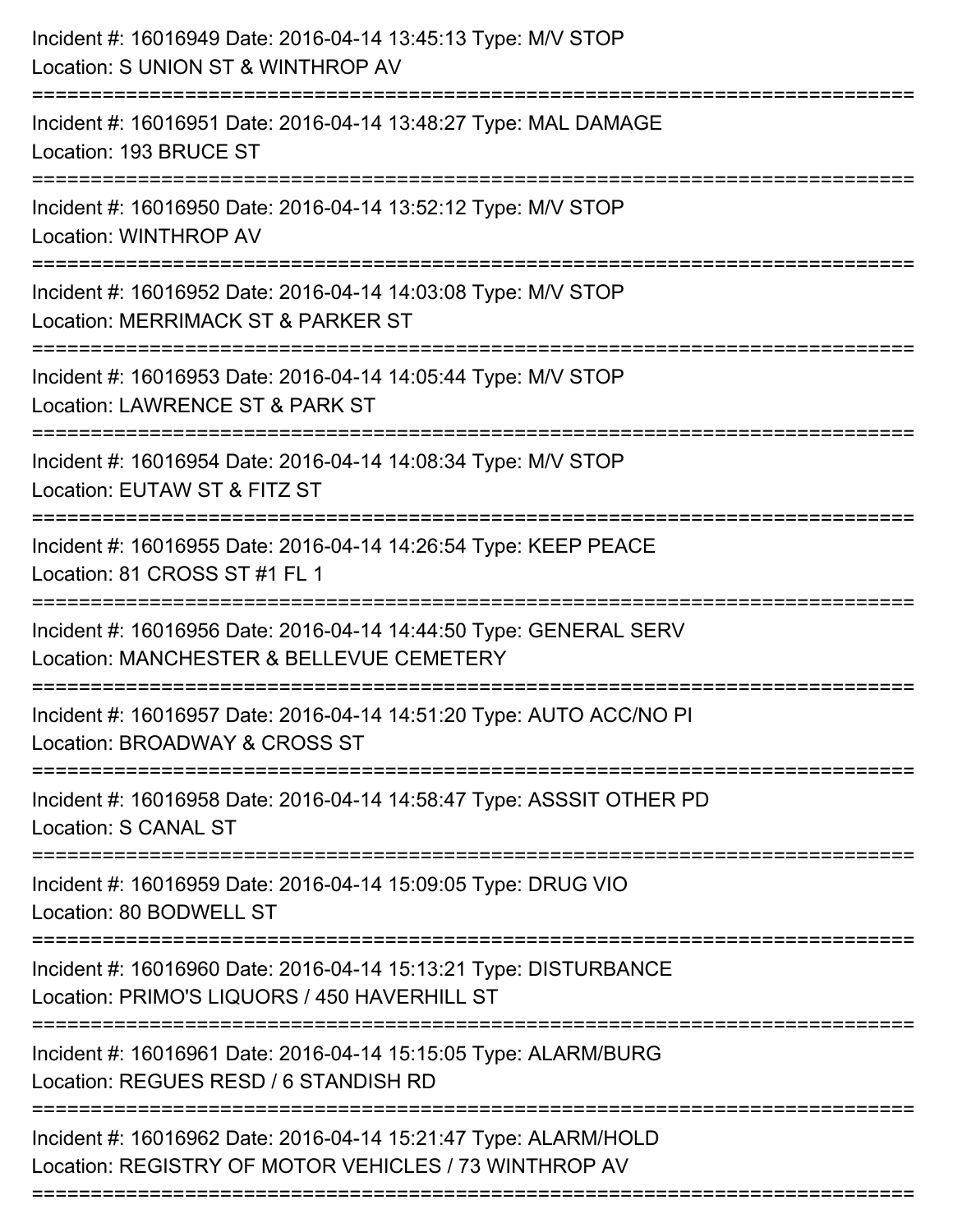Location: 123 BROOKFIELD ST

| Incident #: 16016964 Date: 2016-04-14 15:49:59 Type: ANIMAL COMPL<br>Location: 92 FARLEY ST                             |
|-------------------------------------------------------------------------------------------------------------------------|
| Incident #: 16016965 Date: 2016-04-14 16:00:44 Type: RECOV/STOL/MV<br>Location: 90 DOYLE ST                             |
| Incident #: 16016966 Date: 2016-04-14 16:10:12 Type: MAL DAMAGE<br>Location: PUEBLO SUPERMARKET / 309 PARK ST           |
| Incident #: 16016967 Date: 2016-04-14 16:16:22 Type: SUS PERS/MV<br>Location: 66 GROTON ST                              |
| Incident #: 16016968 Date: 2016-04-14 16:19:06 Type: LARCENY/PAST<br>Location: 24 FOSTER ST #1ST                        |
| Incident #: 16016969 Date: 2016-04-14 16:22:50 Type: DISTURBANCE<br>Location: 16 HUSE ST                                |
| Incident #: 16016970 Date: 2016-04-14 16:23:40 Type: DEATH SUDDEN<br>Location: 23 SUMMIT AV                             |
| Incident #: 16016971 Date: 2016-04-14 16:35:26 Type: KEEP PEACE<br>Location: 391 HAMPSHIRE ST #2                        |
| Incident #: 16016972 Date: 2016-04-14 16:46:42 Type: ANIMAL COMPL<br>Location: 219 OXFORD ST                            |
| Incident #: 16016973 Date: 2016-04-14 16:51:01 Type: DOMESTIC/PROG<br>Location: 111 EXCHANGE ST                         |
| Incident #: 16016975 Date: 2016-04-14 16:51:28 Type: LIC PLATE STO<br>Location: BELLMORE'S AUTO CENTER / 185 S BROADWAY |
| Incident #: 16016974 Date: 2016-04-14 16:52:36 Type: ANIMAL COMPL<br>Location: 1 BROADWAY                               |
| Incident #: 16016976 Date: 2016-04-14 17:20:29 Type: HIT & RUN M/V<br>Location: 700 ESSEX ST                            |
|                                                                                                                         |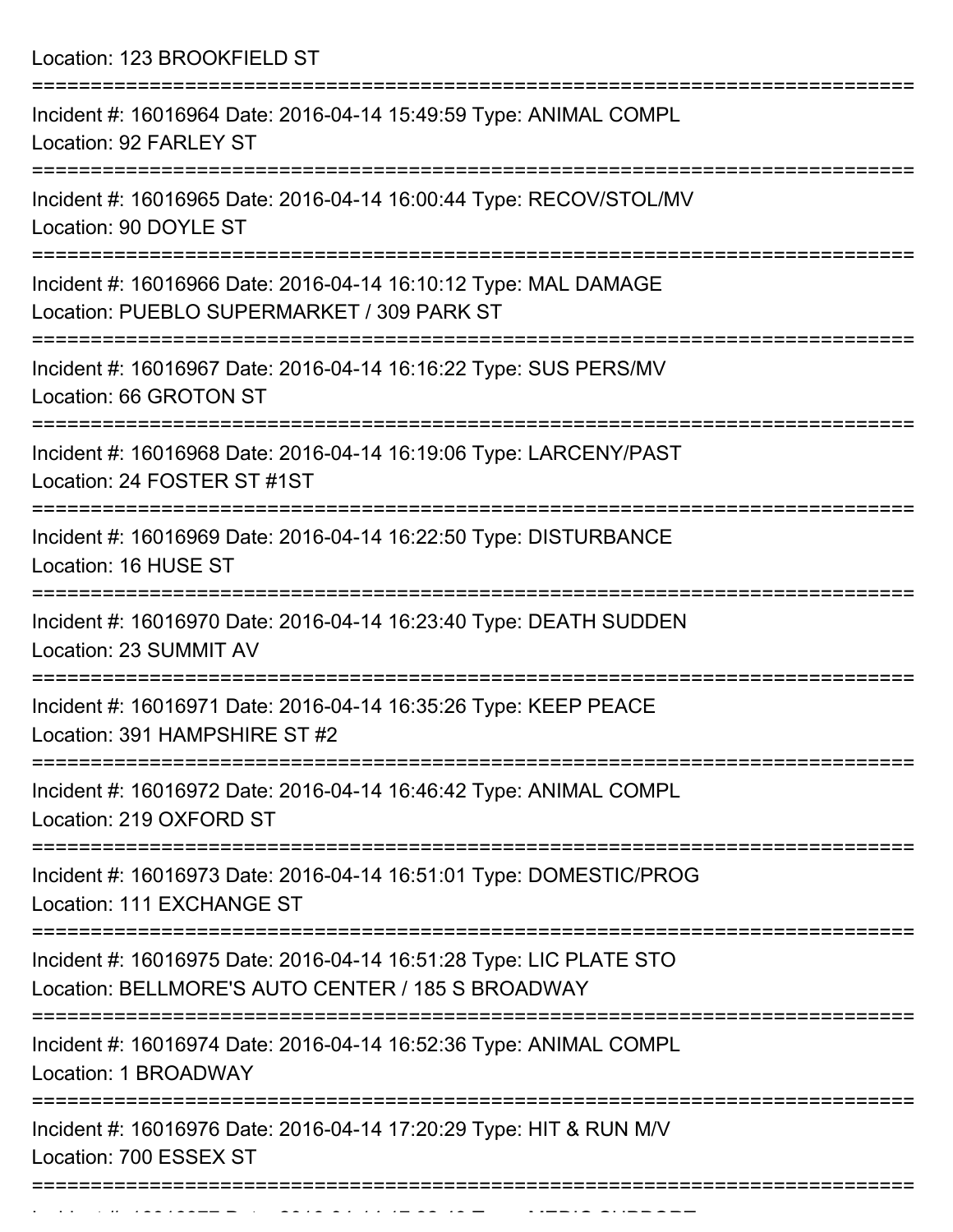Location: 91 GLENN ST

| Incident #: 16016978 Date: 2016-04-14 17:36:58 Type: SHOPLIFTING<br>Location: 73 WINTHROP AVE                               |
|-----------------------------------------------------------------------------------------------------------------------------|
| Incident #: 16016979 Date: 2016-04-14 17:43:44 Type: HIT & RUN M/V<br>Location: FERRY ST & HIGH ST                          |
| Incident #: 16016980 Date: 2016-04-14 17:55:32 Type: M/V STOP<br>Location: AMESBURY ST & CANAL ST                           |
| Incident #: 16016981 Date: 2016-04-14 17:55:46 Type: MEDIC SUPPORT<br>Location: 150 WINTHROP AV                             |
| Incident #: 16016982 Date: 2016-04-14 18:05:07 Type: M/V STOP<br>Location: HAWLEY ST & S BROADWAY                           |
| Incident #: 16016983 Date: 2016-04-14 18:06:07 Type: MISSING PERS<br>Location: SOUTH LAWRENCE EAST SCHOOL / 165 CRAWFORD ST |
| Incident #: 16016984 Date: 2016-04-14 18:09:50 Type: MISSING PERS<br>Location: 71 N PARISH RD                               |
| Incident #: 16016985 Date: 2016-04-14 18:16:49 Type: M/V STOP<br>Location: MERRIMACK ST & S UNION ST                        |
| Incident #: 16016987 Date: 2016-04-14 18:23:02 Type: VANDALISM/PROG<br>Location: BOSTON ST & KING ST                        |
| Incident #: 16016986 Date: 2016-04-14 18:25:24 Type: M/V STOP<br>Location: CARVER ST & MERRIMACK ST                         |
| Incident #: 16016988 Date: 2016-04-14 18:25:47 Type: M/V STOP<br>Location: AMES ST & PEARL ST                               |
| Incident #: 16016989 Date: 2016-04-14 18:25:55 Type: ALARM/HOLD<br>Location: TMOBILE / 73 WINTHROP AV                       |
| Incident #: 16016990 Date: 2016-04-14 18:26:33 Type: NEIGHBOR PROB<br>Location: 13 WOODLAND ST FL 2                         |
|                                                                                                                             |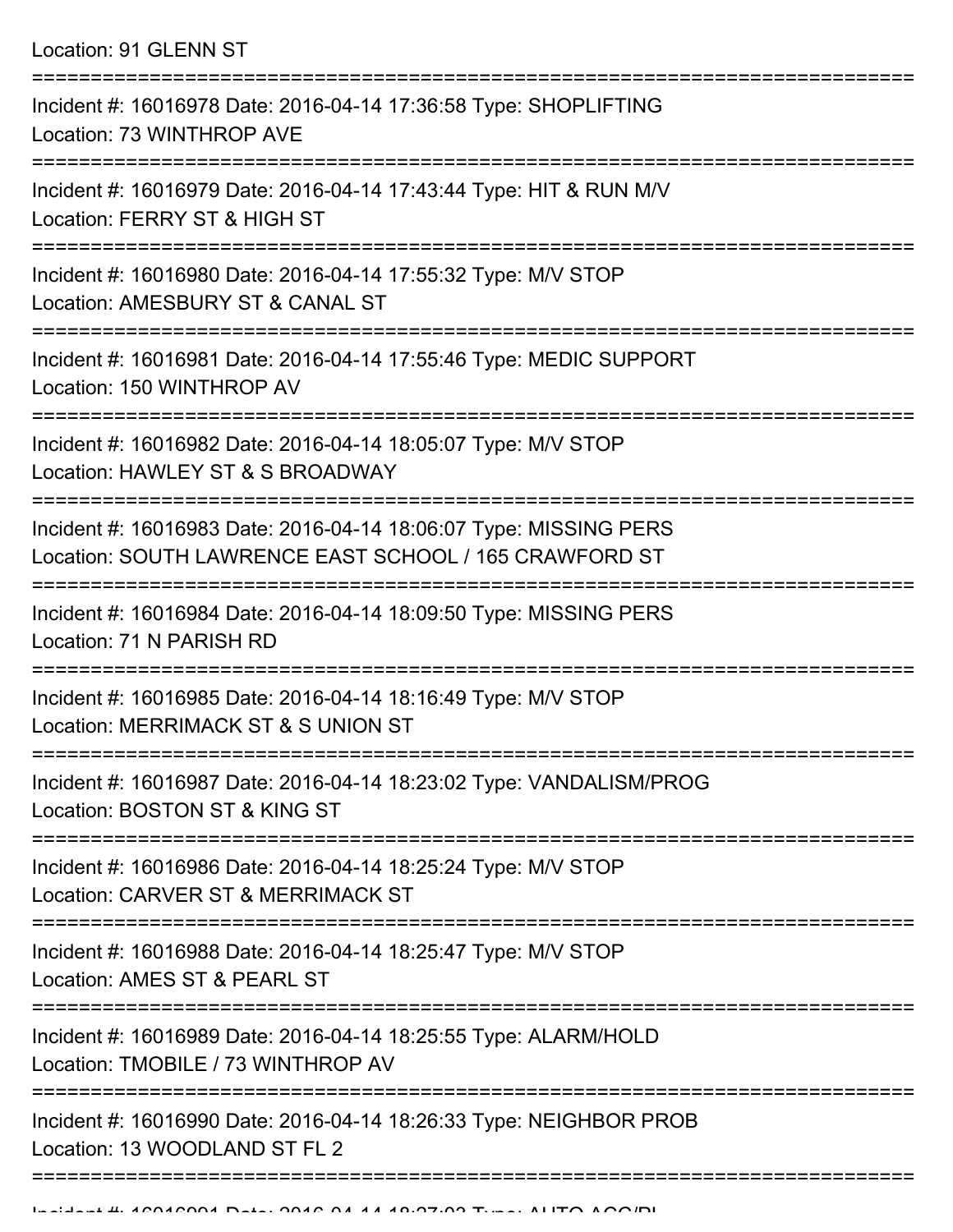| Location: BAILEY ST & PHILLIPS ST                                                                                             |
|-------------------------------------------------------------------------------------------------------------------------------|
| Incident #: 16016992 Date: 2016-04-14 18:31:31 Type: LARCENY/PAST<br>Location: 248 BROADWAY #410                              |
| Incident #: 16016993 Date: 2016-04-14 18:35:03 Type: FIRE/MV<br>Location: 41 MANCHESTER ST                                    |
| Incident #: 16016994 Date: 2016-04-14 18:40:32 Type: SUS PERS/MV<br>Location: FERRY ST & HOME ST                              |
| Incident #: 16016995 Date: 2016-04-14 18:47:39 Type: NEIGHBOR PROB<br>Location: 197 MT VERNON ST #RIGHT HAND SIDE FL 2        |
| Incident #: 16016996 Date: 2016-04-14 18:55:30 Type: M/V STOP<br>Location: 285 ESSEX ST                                       |
| ===========================<br>Incident #: 16016997 Date: 2016-04-14 19:03:38 Type: VANDALISM/PROG<br>Location: 81-83 WEST ST |
| Incident #: 16016998 Date: 2016-04-14 19:11:14 Type: 911 HANG UP<br>Location: 32 KNOX ST                                      |
| Incident #: 16016999 Date: 2016-04-14 19:30:35 Type: BUILDING CHK<br>Location: 29 BERKELEY ST                                 |
| Incident #: 16017000 Date: 2016-04-14 19:32:08 Type: MEDIC SUPPORT<br>Location: 23 SUMMIT AVE                                 |
| Incident #: 16017001 Date: 2016-04-14 19:48:08 Type: SUS PERS/MV<br>Location: HAVERHILL ST & JACKSON ST                       |
| Incident #: 16017002 Date: 2016-04-14 19:56:41 Type: M/V STOP<br>Location: 700 ESSEX ST                                       |
| Incident #: 16017003 Date: 2016-04-14 19:57:31 Type: M/V STOP<br>Location: 700 ESSEX ST                                       |
| Incident #: 16017004 Date: 2016-04-14 20:09:02 Type: MAL DAMAGE<br>Location: 17 POPLAR ST                                     |
| Incident #: 16017005 Date: 2016-04-14 20:22:48 Type: MA/ STOP                                                                 |

**Incident #: 1601/005 Date: 2016-04-14 20:22:48 Type: MIV STOP**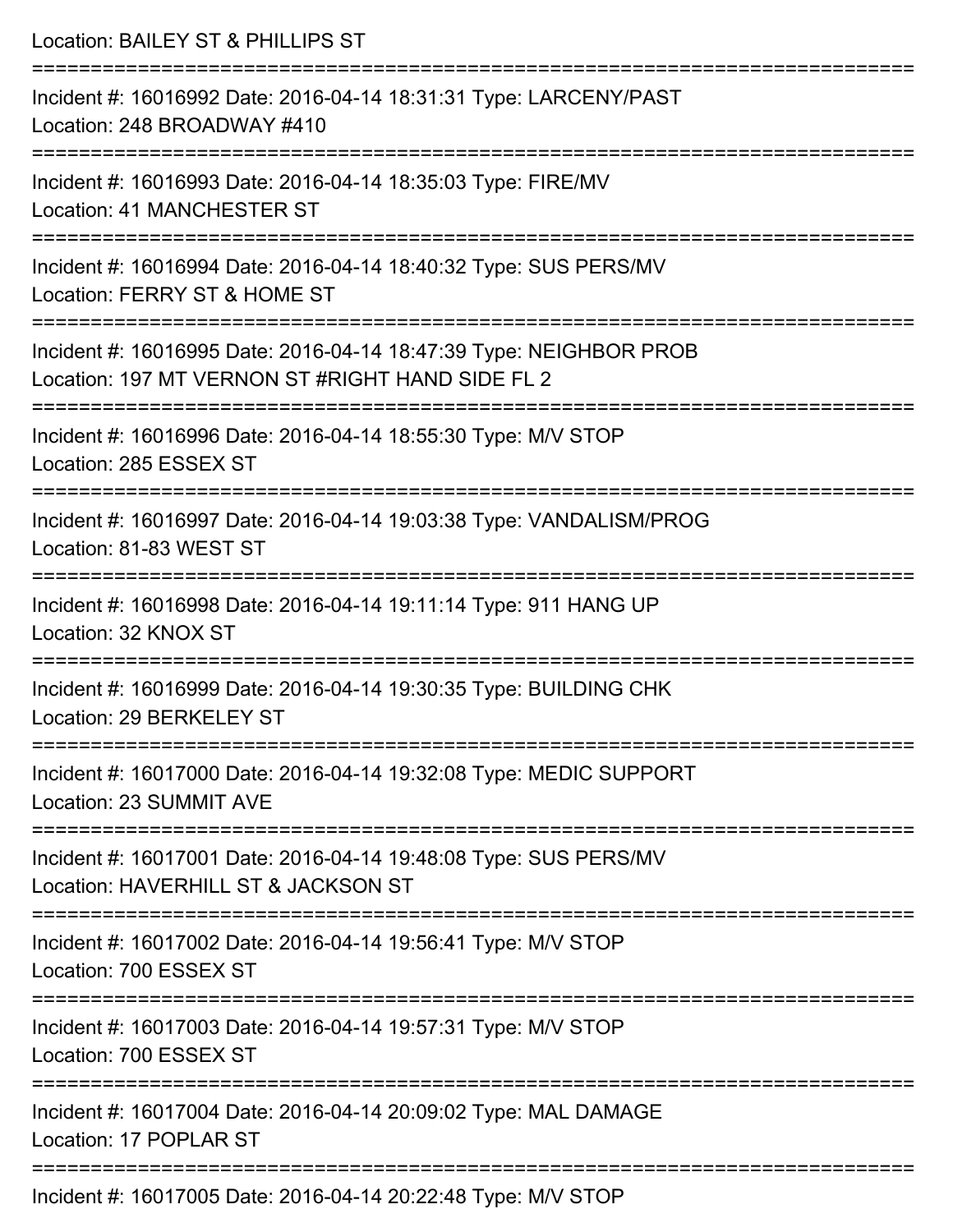| Incident #: 16017006 Date: 2016-04-14 20:27:15 Type: SUS PERS/MV<br>Location: 121 WARWICK ST                                    |
|---------------------------------------------------------------------------------------------------------------------------------|
| Incident #: 16017007 Date: 2016-04-14 20:33:40 Type: M/V STOP<br>Location: S BROADWAY & SYLVESTER ST                            |
| Incident #: 16017008 Date: 2016-04-14 20:39:42 Type: M/V STOP<br>Location: 700 ESSEX ST                                         |
| Incident #: 16017009 Date: 2016-04-14 20:41:20 Type: M/V STOP<br>Location: 700 ESSEX ST                                         |
| Incident #: 16017010 Date: 2016-04-14 21:09:09 Type: GENERAL SERV<br>Location: 57 HAWLEY ST<br>-------------------------------- |
| Incident #: 16017011 Date: 2016-04-14 21:14:50 Type: DISTURBANCE<br>Location: 10 DORCHESTER ST                                  |
| Incident #: 16017012 Date: 2016-04-14 22:11:48 Type: CK WELL BEING<br>Location: 11 DAISY ST                                     |
| Incident #: 16017013 Date: 2016-04-14 22:17:32 Type: UNKNOWN PROB<br>Location: 73 SPRINGFIELD ST #2                             |
| Incident #: 16017014 Date: 2016-04-14 22:18:09 Type: M/V STOP<br>Location: PARKER ST & SALEM ST                                 |
| Incident #: 16017015 Date: 2016-04-14 22:21:29 Type: FIGHT<br>Location: FOSTER ST & SALEM ST                                    |
| Incident #: 16017016 Date: 2016-04-14 22:30:06 Type: NOISE ORD<br>Location: 17 BIGELOW ST                                       |
| Incident #: 16017017 Date: 2016-04-14 22:30:57 Type: DISORDERLY<br>Location: SOUTH LAWRENCE EAST SCHOOL / 165 CRAWFORD ST       |
| Incident #: 16017018 Date: 2016-04-14 22:36:59 Type: M/V STOP<br>Location: BROADWAY & HAVERHILL ST                              |
| Incident #: 16017019 Date: 2016-04-14 22:47:42 Type: NOISE ORD                                                                  |